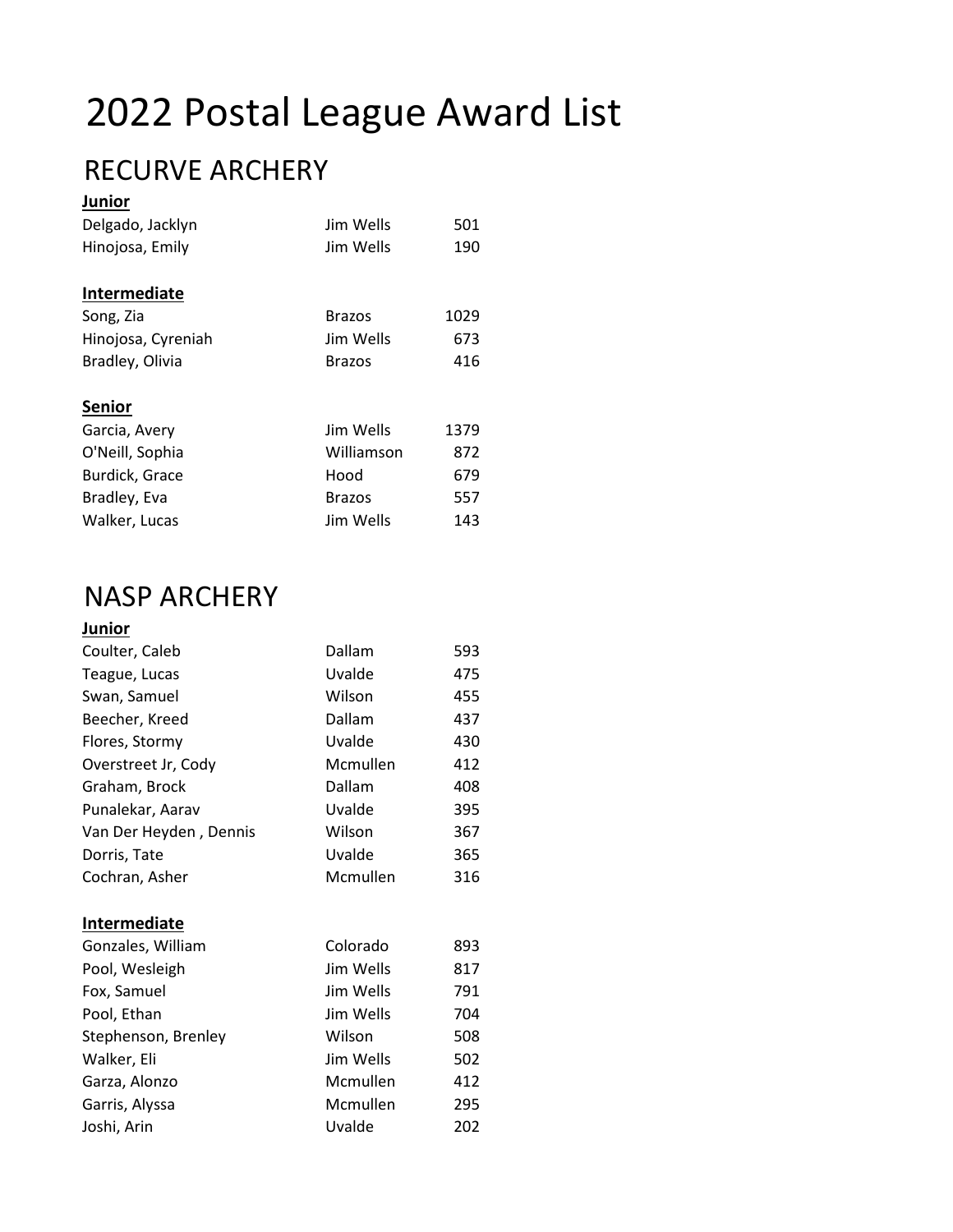| Culp, Kaitlyn     | Williamson | 1250 |
|-------------------|------------|------|
| Key, James        | Henderson  | 948  |
| Hyde, David       | Henderson  | 803  |
| Dewey, Riley      | Dallam     | 798  |
| ONeill, Kristen   | Williamson | 653  |
| Bruett, Erik      | Wilson     | 579  |
| Berry, Benjamin   | Williamson | 532  |
| DeVries, Jaelithe | Williamson | 439  |

### BAREBOW ARCHERY

| Junior               |                  |     |
|----------------------|------------------|-----|
| Cooke, Clayton       | Fort Bend        | 550 |
| Elizondo, Alex       | Colorado         | 476 |
| Saenz, Elena         | Jim Wells        | 463 |
| Peacock, Abigail     | Colorado         | 398 |
| Norton, Caroline     | Collin           | 394 |
| Dewey, Aubrey        | Dallam           | 391 |
| Lyon, Adelaide       | <b>Fort Bend</b> | 378 |
| Fisher, Scarlett     | Jim Wells        | 375 |
| Chacon-Saenz, Noe    | <b>Brazos</b>    | 369 |
| Alexander, Elizabeth | Williamson       | 350 |
| Locker, Brooke       | Wilson           | 339 |
| Mercado, Gabriella   | Jim Wells        | 327 |
| Chacon Saenz, Noah   | <b>Brazos</b>    | 225 |
| Martinez, June       | Jim Wells        | 223 |
| Campos, Gabriel      | Wilson           | 107 |
| <b>Intermediate</b>  |                  |     |
| Rodgers, Taft        | Colorado         | 941 |
| Lara, Catherine      | Jim Wells        | 935 |
| Fisher, Molly        | Jim Wells        | 886 |
| Norton, Willam       | Collin           | 843 |
| Worlow, Brilynne     | Hood             | 827 |
| Aldridge, Emma       | Wilson           | 670 |
| Berry, Joshua        | Williamson       | 590 |
| Travis, Zachry       | Jim Wells        | 552 |
| Mercado, Ariella     | Jim Wells        | 435 |
| Hajovsky, Conner     | Wilson           | 350 |
| Ragland, Benjamin    | Jim Wells        | 350 |
| Inman, Pia           | Williamson       | 320 |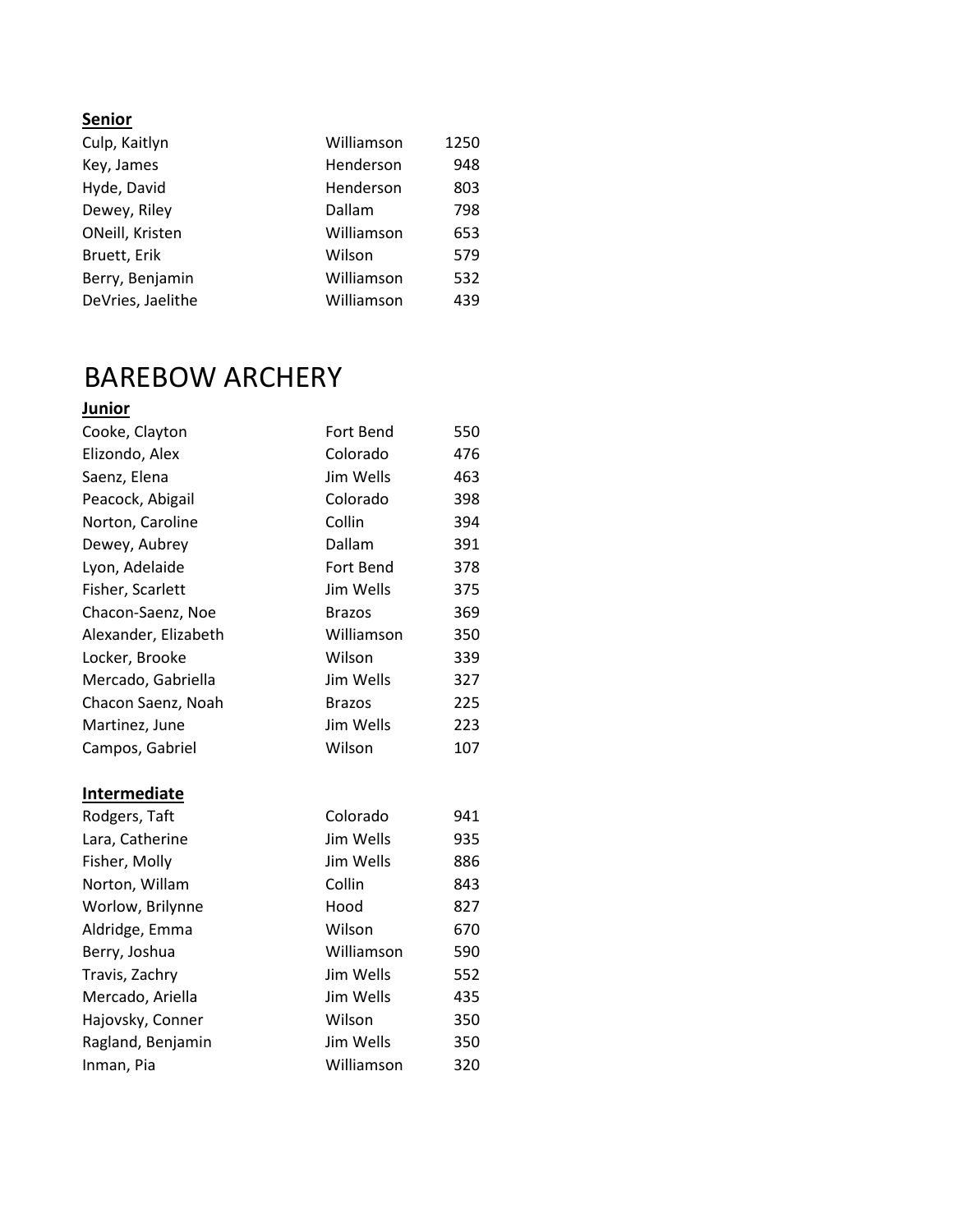| Summers, Atalanta | Fort Bend  | 1009 |
|-------------------|------------|------|
| Valadez, Antonio  | Jim Wells  | 917  |
| Cummins, Audrey   | Williamson | 901  |
| Norton, Lilly     | Collin     | 619  |
| Corley, Shelton   | Henderson  | 603  |
| Madison, Ethan    | Jim Wells  | 601  |
| Fox, Kloe         | Jim Wells  | 530  |
| Hajovsky, Hayden  | Wilson     | 511  |
| Burkeen, Amanda   | Limestone  | 412  |
| Burkeen, Fallon   | Limestone  | 376  |
| Kennedy, Sloane   | Williamson | 315  |
| Fengler, Jonathan | Collin     | 120  |

# COMPOUND AIDED ARCHERY

#### **Junior**

| Brandt, Chloe       | Colorado      | 871               |
|---------------------|---------------|-------------------|
| Dahl, Blaine        | Hartley       | 868 Tie broken on |
| Sternadel, Emily    | Colorado      | 868 Number of Xs  |
| Tinker, Hunter      | Uvalde        | 867               |
| Osburn, Cooper      | Colorado      | 864               |
| Benavides, Kaliana  | Jim Wells     | 857               |
| Fuentes, Eva        | Uvalde        | 851               |
| Hall, Greyson       | Williamson    | 817               |
| Sandoval, Gabriel   | Uvalde        | 800               |
| Sotomayor, Nahir    | <b>Brazos</b> | 753               |
| Pool, Grayson       | Jim Wells     | 653               |
| Rokohl, Keith       | Jim Wells     | 649               |
| Quintanilla, Rylee  | Jim Wells     | 549               |
| Hollier, Alexander  | Fort Bend     | 436               |
|                     |               |                   |
| <b>Intermediate</b> |               |                   |
| Grissom, Keegan     | Colorado      | 1341              |
| Williamson, Nolan   | Jim Wells     | 1324              |
| Baker, David        | Henderson     | 1265              |
| Dorris, Brynnan     | Uvalde        | 1243              |
| Marsh, Kali         | <b>Brazos</b> | 1233              |
| Harrell, Avery      | Williamson    | 1160              |
| Jennings, Ethan     | Hartley       | 1089              |
| Summers, Autumn     | Fort Bend     | 993               |
| Matlock, Brannon    | Henderson     | 803               |
| Martinez, Adela     | Uvalde        | 760               |
| Wegrzyn, Olivia     | Uvalde        | 624               |
| Glosson, Kylee      | Collin        | 234               |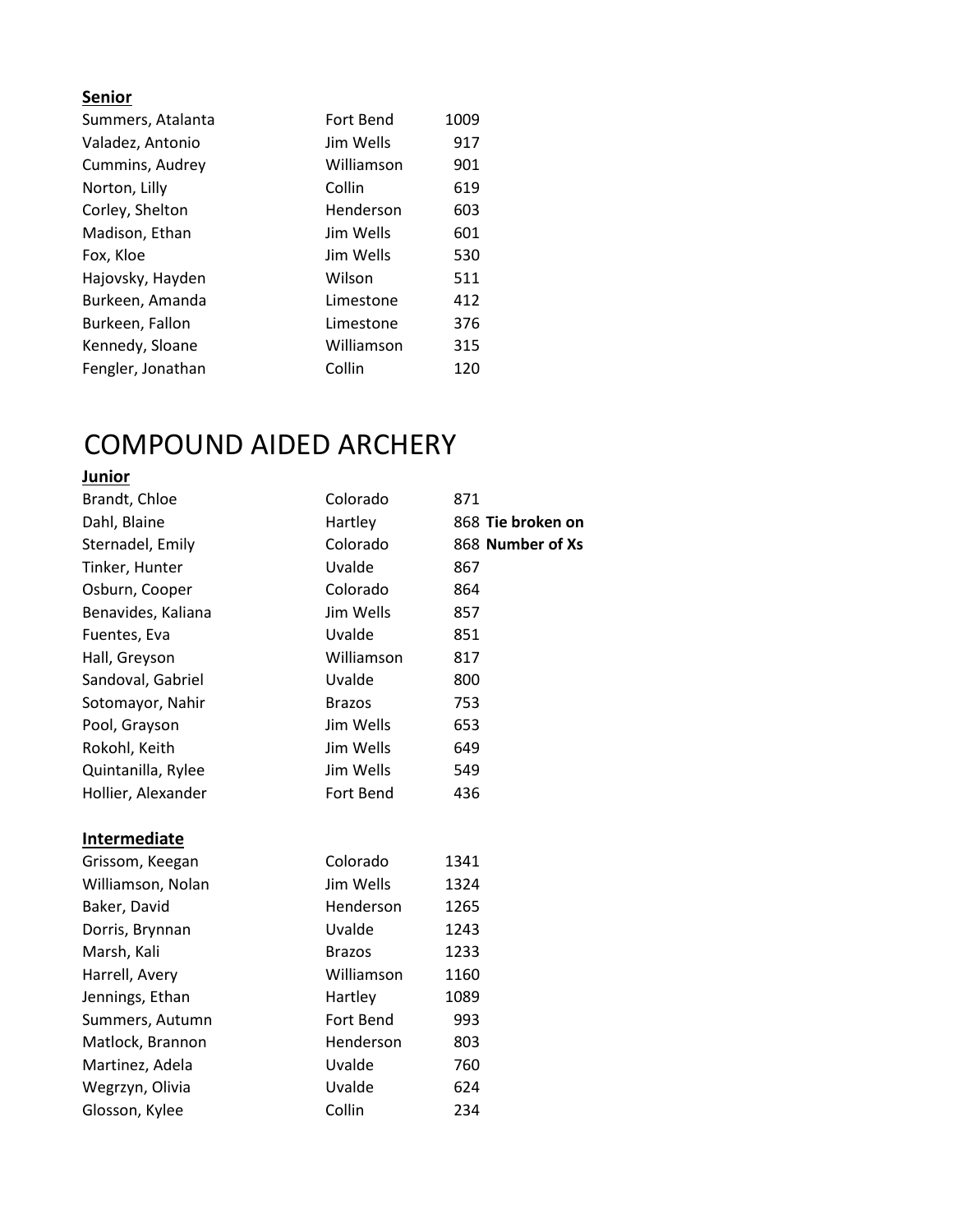| Pena, Adam           | Jim Wells     | 1807 |
|----------------------|---------------|------|
| Migura, Wyatt        | Jim Wells     | 1801 |
| Dominy, Reily        | <b>Brazos</b> | 1748 |
| Landrum, Darin       | Jim Wells     | 1739 |
| Pena, Hannah         | Jim Wells     | 1732 |
| Benavides, Kattarina | Jim Wells     | 1716 |
| Rokohl, Kayde        | Jim Wells     | 1635 |
| Mount, Jackson       | Williamson    | 1630 |
| Davis, Nolan         | Hood          | 1612 |
| Eyler, Hunter        | Jim Wells     | 1550 |
| Marsh, Ryan          | <b>Brazos</b> | 1490 |
| Davis, Maximus       | Hood          | 1477 |
| Tijerina, Adam       | Jim Wells     | 1443 |
| Bradley, Jenah       | Limestone     | 695  |
| Glosson, Kadance     | Collin        | 164  |

#### SKEET

| <b>Senior</b> |        |     |
|---------------|--------|-----|
| Arris, Joseph | Fannin | 276 |

#### **TRAP**

#### **Intermediate**

| Carter, Matthew | Tarrant | 165 |
|-----------------|---------|-----|
| Escajeda, David | Tarrant | 145 |
| Box, Dalton     | Tarrant | 140 |
| Ortegon, Mateo  | Tarrant | 132 |
| Box, Clabe      | Tarrant | 94  |
| Norton, Willam  | Collin  | 42  |

#### **Senior**

| Carter, Chappell    | Tarrant | 269 |
|---------------------|---------|-----|
| De Los Santos, Cade | Tarrant | 254 |
| Polone, Dustin      | Wise    | 237 |
| Reasoner, Braydn    | Tarrant | 160 |
| Fetty, Logan        | Tarrant | 151 |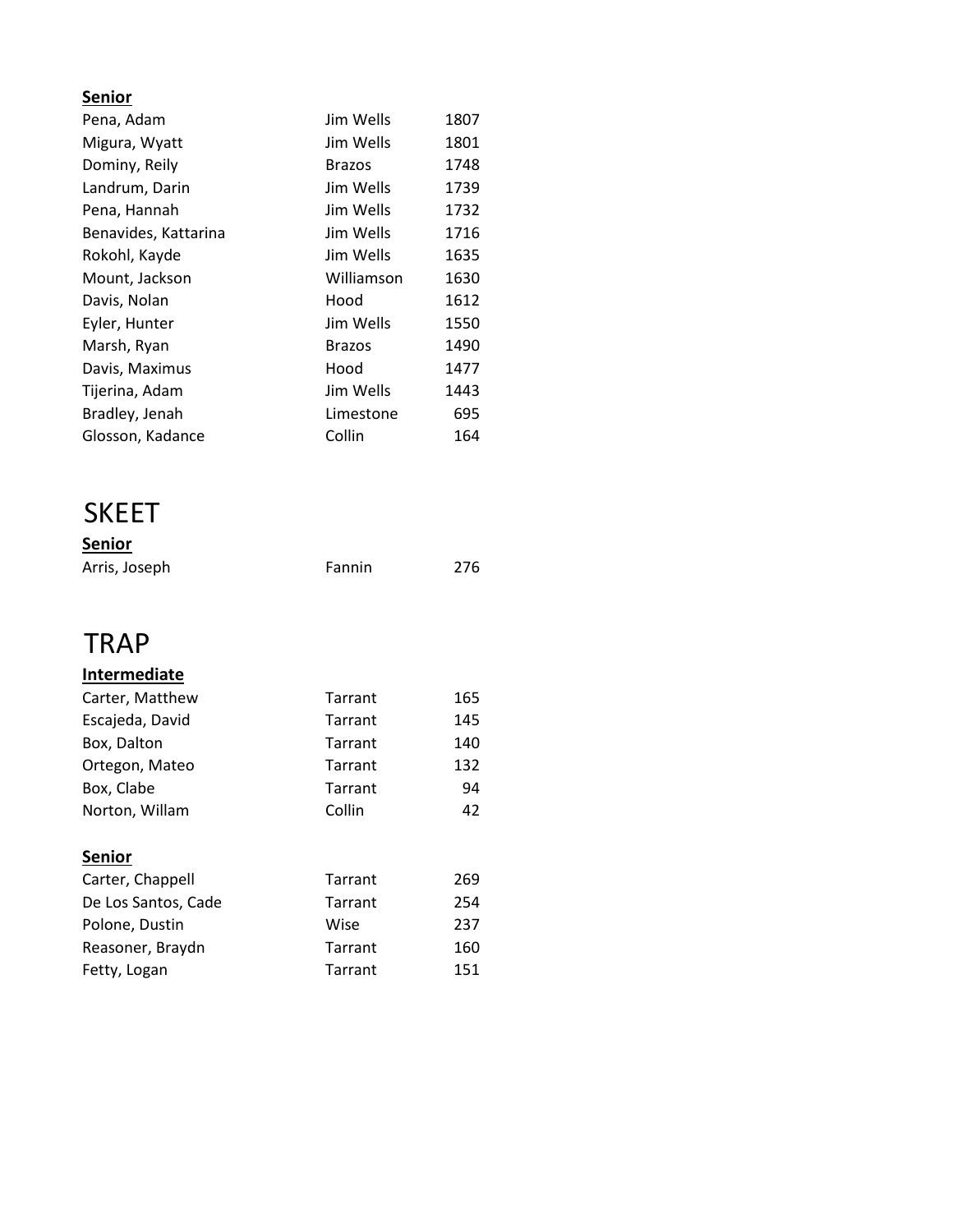#### 3P SMALLBORE RIFLE

| Intermediate     |       |      |
|------------------|-------|------|
| Hays, Elizabeth  | Llano | 575  |
| <b>Senior</b>    |       |      |
| Polone, Dustin   | Wise  | 481  |
|                  |       |      |
| <b>BB GUN</b>    |       |      |
| Junior           |       |      |
| Gast, Katherynne | Hood  | 907  |
| Hays, Aiden      | Llano | 741  |
| Hannum, Rhylee   | Hood  | 183  |
| Intermediate     |       |      |
| Hays, Elizabeth  | Llano | 1241 |

# Light Rifle- Any Sights

| Intermediate        |        |      |
|---------------------|--------|------|
| Hays, Elizabeth     | Llano  | 1394 |
| Auvenshine, Michael | Denton | 940  |
| Sams, James         | Denton | 697  |

### Light Rifle- Metallic Sights

| <b>Junior</b>                   |        |      |
|---------------------------------|--------|------|
| Jewett, George                  | Denton | 603  |
| Intermediate<br>Hays, Elizabeth | Llano  | 1359 |

### Smallbore Pistol- Metallic Sights

| Intermediate     |        |     |
|------------------|--------|-----|
| Kervin, Cal      | Denton | 386 |
| Sullivan, Kieran | Denton | 194 |
| Lindt, Andrew    | Wise   | 167 |